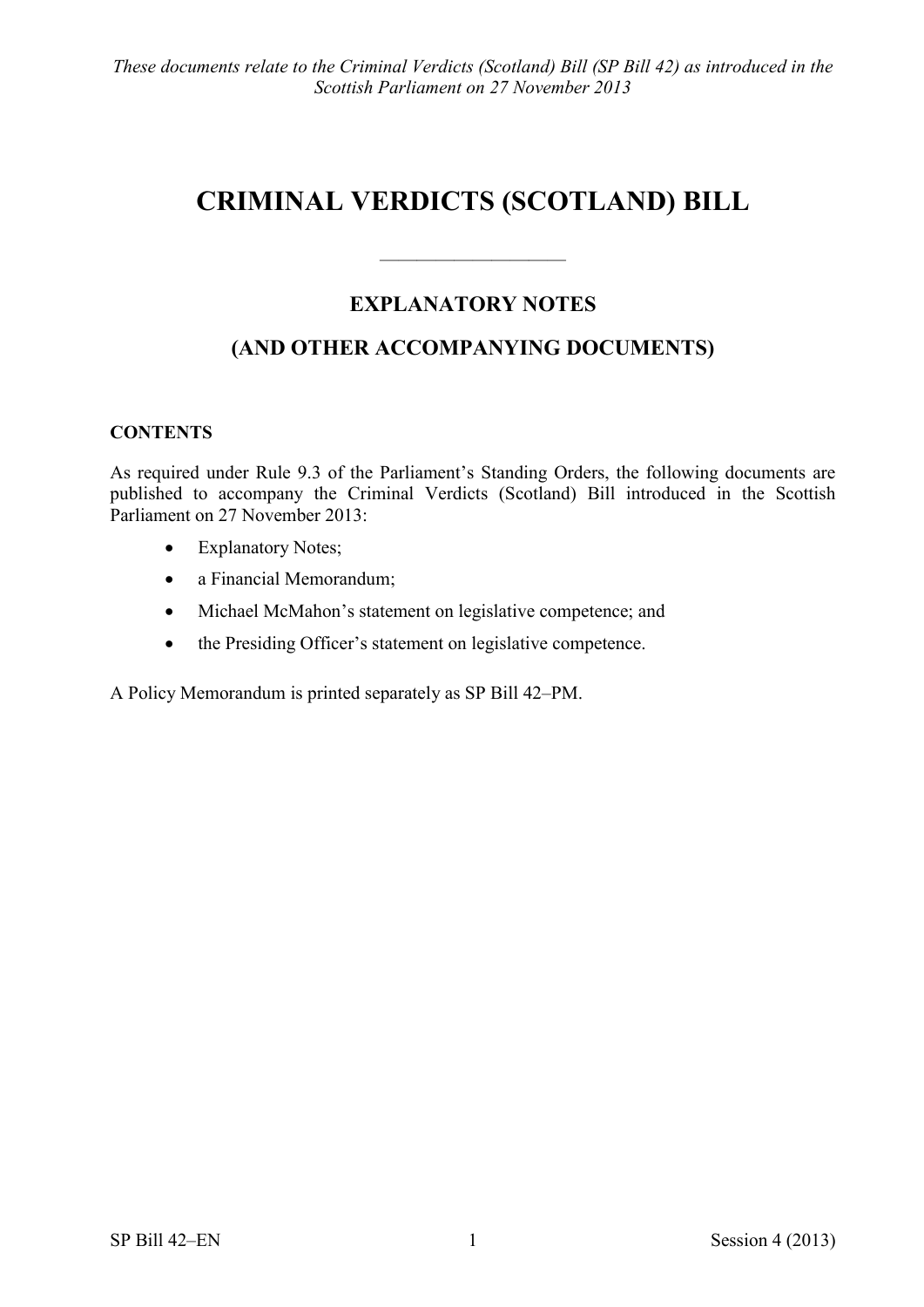# **EXPLANATORY NOTES**

### **INTRODUCTION**

1. These Explanatory Notes have been prepared by the Non-Government Bills Unit on behalf of Michael McMahon, in order to assist the reader of the Bill and to help inform debate on it. They do not form part of the Bill and have not been endorsed by the Parliament.

2. The Notes should be read in conjunction with the Bill. They are not, and are not meant to be, a comprehensive description of the Bill. So where a section, or a part of a section, does not seem to require any explanation or comment, none is given.

#### **THE BILL**

3. The Bill replaces the three verdicts currently available in criminal trials with two, and amends the law concerning the size of the majority required for a jury to return a verdict of guilty in criminal trials.

#### **COMMENTARY ON SECTIONS**

#### **Section 1 – Removal of the not proven verdict**

4. Section 1 makes an insertion to the Criminal Procedure (Scotland) Act 1995 ("the 1995 Act") to provide that there are only two verdicts available in criminal trials: "guilty" and "not guilty", effectively removing the third option of a "not proven" verdict. This applies to all trials: jury trials under solemn procedure, and trials conducted without a jury under summary procedure.

5. The not proven verdict is a long established element of the Scottish criminal justice system. There is however no explicit mention of it within current legislation. It is alluded to within section 90 of the 1995 Act (in the context of jury numbers), which refers to "any other verdict" than the guilty verdict, implying that there is more than one alternative.

6. The new statutory limitation to two verdicts would supersede any current provision to the contrary, whether contained in legislation or otherwise.

#### **Section 2 – Jury verdicts**

7. Section 2 amends the law concerning the size of the jury majority required to enable a verdict of guilty to be returned in solemn proceedings.

8. Subsection (1) repeals the existing provision in that regard, contained within section 90(2) of the 1995 Act, which is replaced by new section 90ZA. Section 90(2) provides that where jury numbers are reduced because of death or illness then at least eight of the remaining members must be in favour of a guilty verdict to enable such a verdict to be returned.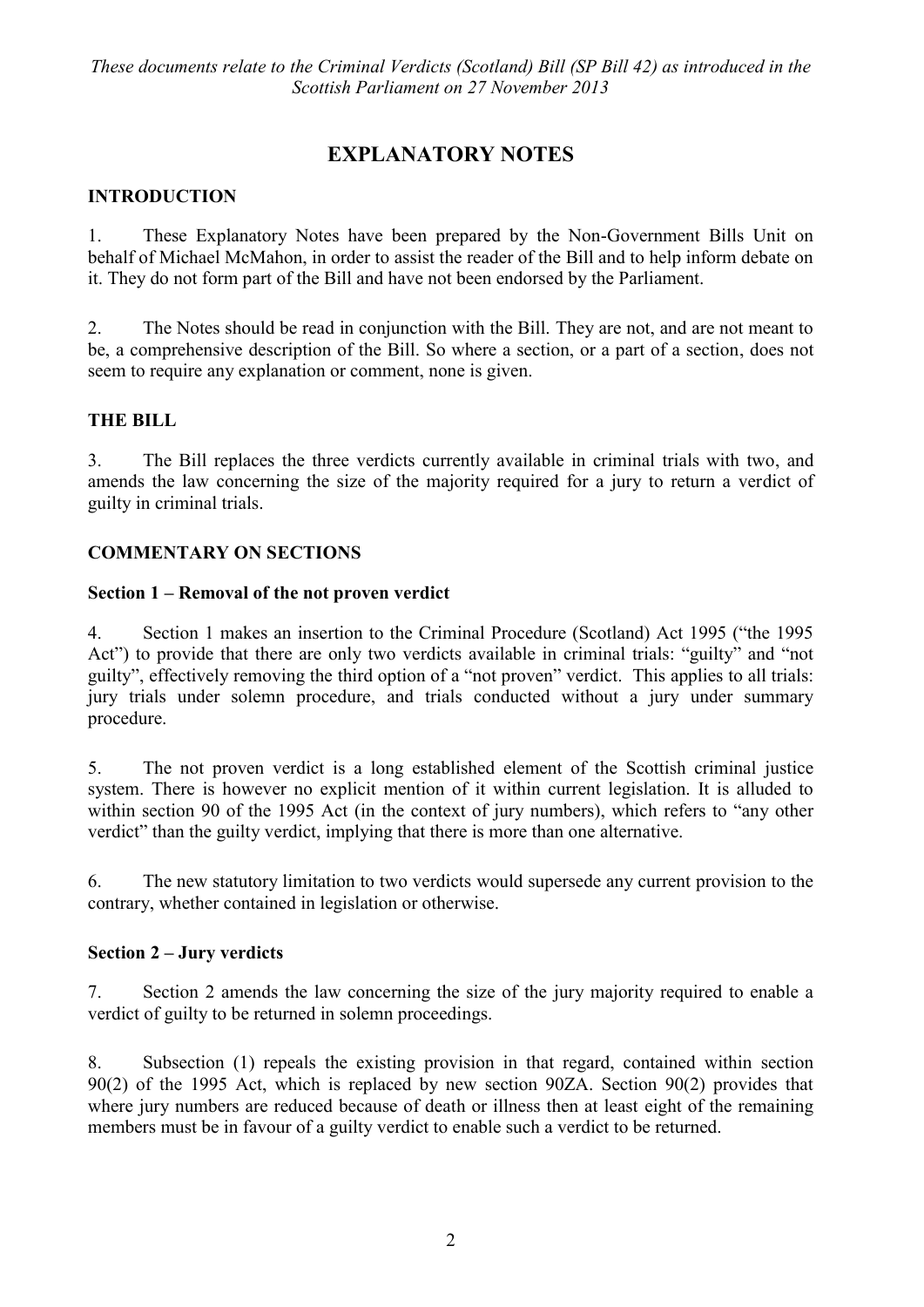9. Section 90ZA, inserted by section 2(2) of the Bill, provides firstly that a jury of 15 members may return a verdict of guilty only if at least 10 of them are in favour of that verdict  $(90ZA(1)).$ 

10. Section 90ZA(2) sets out the number of jurors required to return a verdict of guilty where the jury size falls below 15. In each case, the number involved (i.e. at least 10 from 14, nine from 13, eight from 12) mean that a majority of at least two thirds of the jurors is required. The Bill does not change the law concerning the size of a jury when first empanelled (i.e. 15), the circumstances in which a juror may be excused, or the minimum size to which a jury may be reduced (i.e. 12), as provided for under the 1995 Act.

11. Section 90ZA(3) obliges a jury, whatever its size, to return a not guilty verdict where it is not in a position to return a guilty verdict in terms of the provision on majority numbers set out at subsections (1) and (2).

#### **Section 4 – Ancillary provision**

12. This section has the effect of creating a power for the Scottish Ministers to make incidental, supplementary, consequential, transitional, transitory or saving provision for the purposes of giving full effect to provision made by or under this Act. An order under subsection (1) is subject to the negative procedure except where such an order amends an Act. Where an order amends an Act it is subject to the higher level of scrutiny afforded by the affirmative procedure (subsection (4)). It is envisaged that the Scottish Ministers may wish to use the order making power under section 4 when establishing arrangements for the operation of section 1 and 2.

13. The Interpretation and Legislative Reform (Scotland) Act 2010 made provision about the publication, interpretation and operation of Acts of the Scottish Parliament and instruments made under them and for the scrutiny of subordinate legislation by the Scottish Parliament. Orders made under Acts of the Scottish Parliament are made via Scottish Statutory Instruments (SSIs). Under the affirmative procedure, subordinate legislation is not to be made unless a draft of the SSI containing it is laid before, and approved by resolution of, the Scottish Parliament. An SSI subject to the negative procedure comes into force unless the Parliament resolves to annul it within 40 days of it being laid.

#### **Section 5 – Commencement**

14. Section 5 provides for commencement of the Bill. The Bill's main provisions, i.e. sections 1 and 2, dealing with removal of the not proven verdict, and making revised provision in respect of jury majorities, are to be brought into force not later than twelve months from Royal Assent. The other sections of the Bill come into force immediately following Royal Assent. These include section 4, enabling the Scottish Ministers to put in place any subordinate legislation required to facilitate the new legislation in advance of the substantive provisions of the Bill coming into force.

————————————————————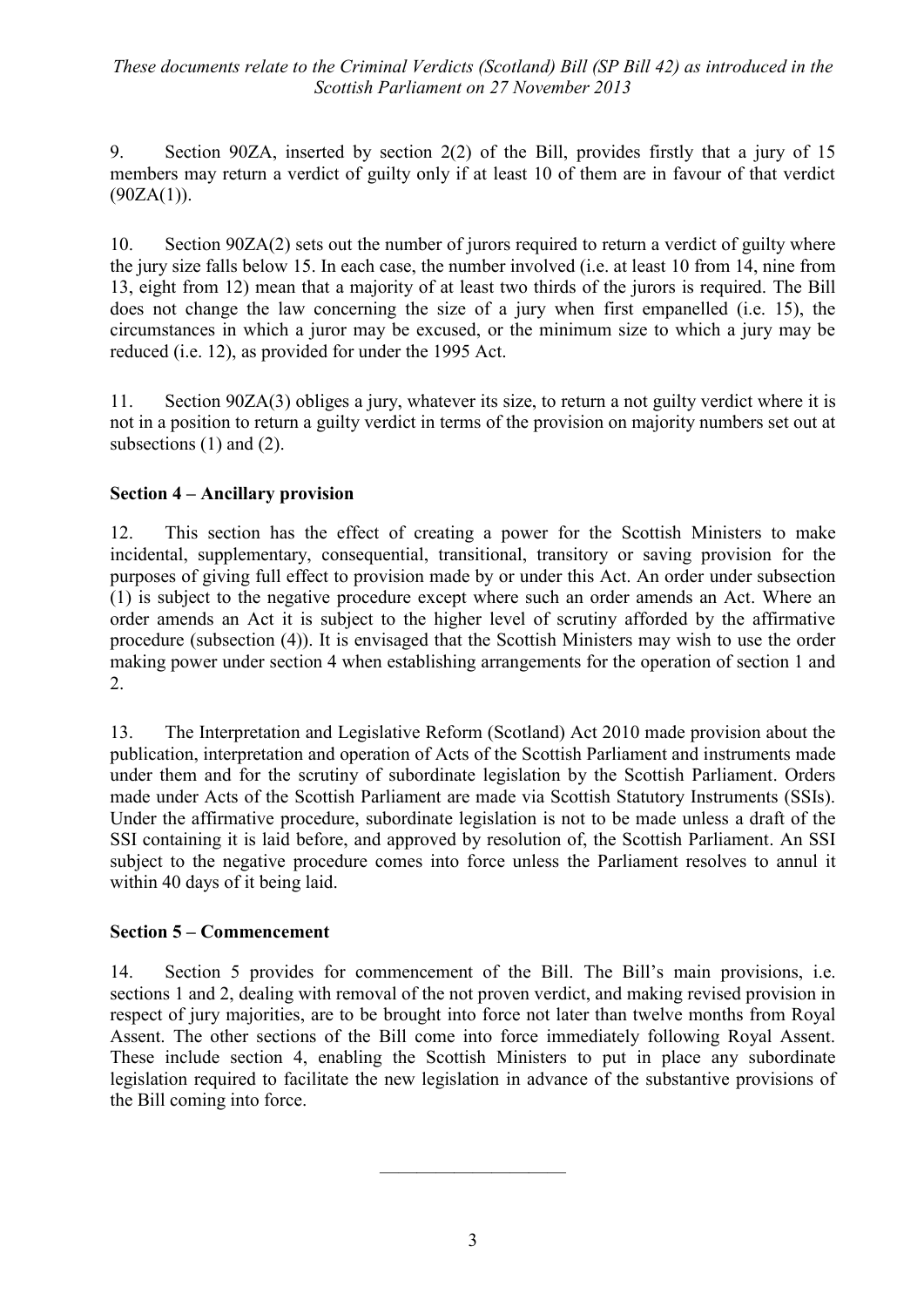# **FINANCIAL MEMORANDUM**

## **INTRODUCTION**

1. This document relates to the Criminal Verdicts (Scotland) Bill ("the Bill") introduced in the Scottish Parliament on 27 November 2013. It has been prepared by the Non-Government Bills Unit on behalf of Michael McMahon MSP, the member in charge of the Bill, to satisfy Rule 9.3.2 of the Parliament's Standing Orders. It does not form part of the Bill and has not been endorsed by the Parliament.

2. The purpose of this Financial Memorandum is to set out the best estimates of the administrative and other costs to which the provisions of the Bill will give rise and an indication of the margins of uncertainty in these estimates.

3. The Bill—

1

- replaces the current three-verdict system in all criminal trials with two verdicts, by effectively removing the "not proven" verdict.
- increases the size of majority required for conviction in trials by jury.

#### **Removal of "not proven"**

#### *Theoretical increase in guilty verdicts and miscarriages of justice*

4. The "not proven" verdict is not often used. Of all the people acquitted after trial in 2011-12, 82 per cent were found not guilty and only 18 per cent received a "not proven" verdict. Not proven verdicts accounted for less than one per cent of the overall total of those proceeded against in court.<sup>1</sup>

5. Both the current not guilty and not proven verdicts are verdicts of acquittal which have the same effect in law – so on one view removing one of them should not make any difference to rates of conviction. On the other hand, there are some reasons to think otherwise, and these have been carefully considered.

6. Juror simulation studies support the idea that removal of the not proven verdict could produce more guilty verdicts.<sup>2</sup> Such exercises are not thought to be very reliable, however, because the frequency of each type of verdict chosen in simulation does not mirror those verdicts reached in real life. (Juror simulation is the best available evidence as actual jurors are forbidden by law from disclosing the nature of their deliberations.) For these reasons, there is no way of knowing whether the number of convictions will increase, or (if so) by how much. It is therefore impossible to quantify what (if any) additional costs there may be – including additional costs to the Scottish Prison Service if the number of convictions leading to imprisonment was to rise.

<sup>1</sup> Scottish Government. *Statistical Bulletin, Crime and Justice Series, A National Statistics publication for Scotland, Criminal Proceedings in Scotland, 2011-12.* 27 November 2012, paras 3.22 and 3.23 and Table 2a. Available at: <http://www.scotland.gov.uk/Resource/0043/00434185.pdf>

<sup>2</sup> Law Hum Behav (2008) 32:241–252 *A Third Verdict Option: Exploring the Impact of the Not Proven Verdict on Mock Juror Decision Making.* Available at:

<http://www.uccs.edu/~faculty/egreene/pdffiles/A%20third%20verdict%20option.pdf>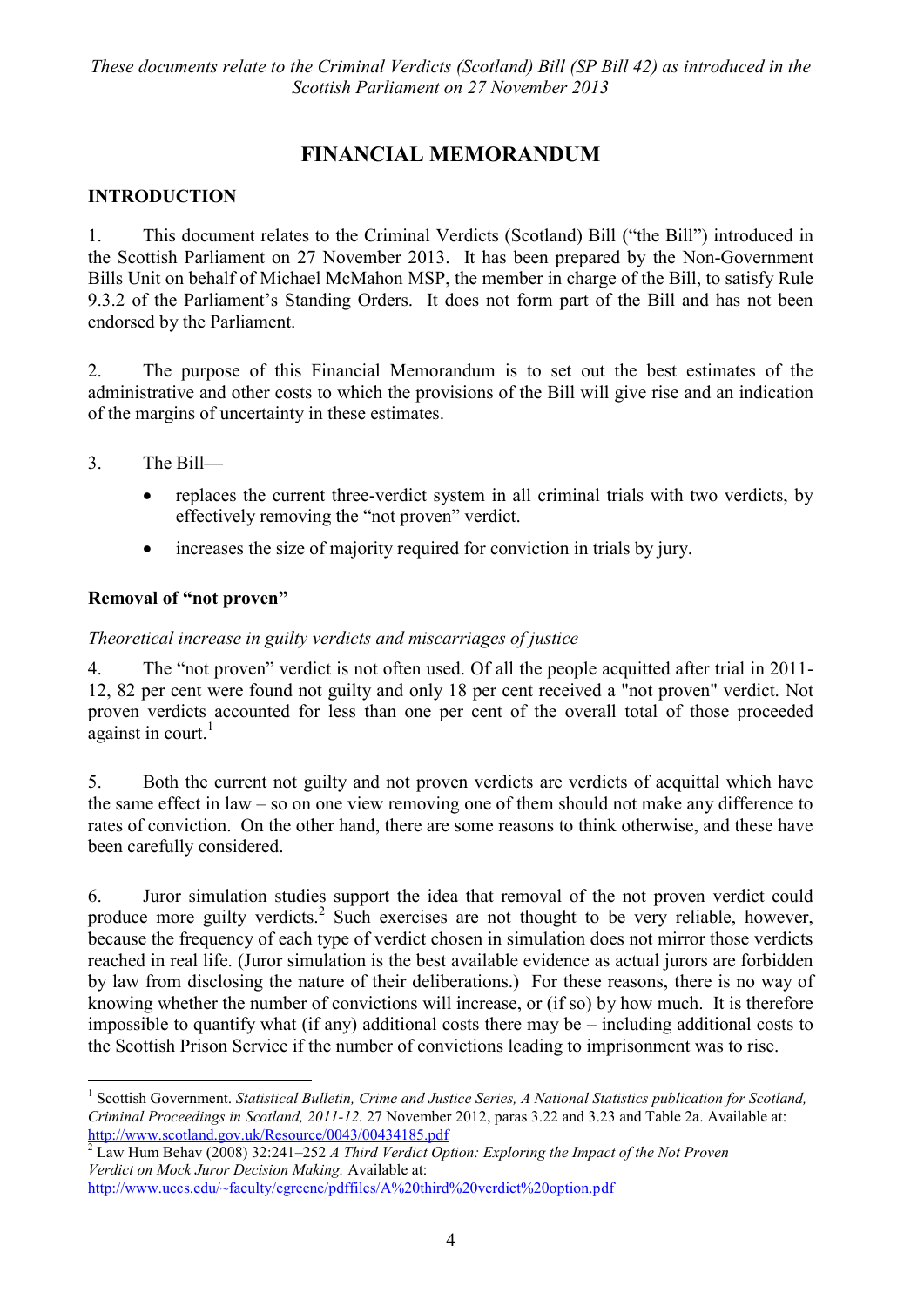7. As set out in the consultation document for the Bill, it has been argued that an increase in guilty verdicts, if it arose, might result in a higher incidence of wrongful conviction. The Thomson Committee<sup>3</sup> took this view, though it was disputed by Professor Peter Duff.<sup>4</sup>

8. It may be the case, as anecdotal evidence suggests, that there is some mis-use of the not proven verdict at present, to acquit those the jury thinks are guilty but feels compassion for. If the result of the Bill is that at least some of these people are now convicted then this could lead to greater costs of imprisonment. Balanced against this, there are costs associated with allowing guilty people to go free  $-$  i.e. the costs associated with the further crimes they may go on to commit.

9. In any case, as set out above, there is no strong evidence to support the idea that a greater number of convictions would result from the removal of a third verdict. It is not, therefore, possible to state with any degree of certainty whether any additional costs will arise and what the scale of any such costs would be.

#### *Time taken to reach a verdict*

10. It was suggested, in response to the member's consultation, that the removal of a third verdict could make it more likely that juries spend more time reaching a verdict, with a consequent impact on court costs in some cases. An argument could equally be made that the removal of a third option would simplify matters and lead to quicker decision making. Both of these suggestions are speculative in nature and there does not appear to be any evidence to support either of them.

11. In conclusion, no evidence exists to demonstrate that there would be an increase in guilty verdicts or that more miscarriages of justice would arise as a result of removing the third verdict. Nor is there any firm basis for the suggestion that juries might take longer to reach a verdict.

#### **Increasing the majority required for conviction**

12. The provision relating to majority does not introduce a possibility of hung juries and retrials. It would remain the case that if the required majority is not achieved, the accused would be acquitted.

13. There is a very similar provision to this in the Scottish Government's Criminal Justice (Scotland) Bill (at section 70). The Government states in its Financial Memorandum that it does not anticipate any additional costs as a result of this provision.

#### **COSTS ON THE SCOTTISH ADMINISTRATION**

 $\overline{a}$ 

14. Costs on the Scottish Administration will potentially fall on the Scottish Government, the Scottish Prison Service (SPS), the Scottish Court Service, the Crown Office and Procurator Fiscal Service (COPFS), the Scottish Police Authority and the Legal Aid Fund. As set out above,

<sup>3</sup> Thomson Committee, *Criminal Procedure in Scotland, Second Report,* Cmnd. 6218 (1975).

 $4$  Peter Duff, "The Scottish Jury – a very peculiar institution", *Law and Contemporary Problems*, Vol 62, No. 2 (1999).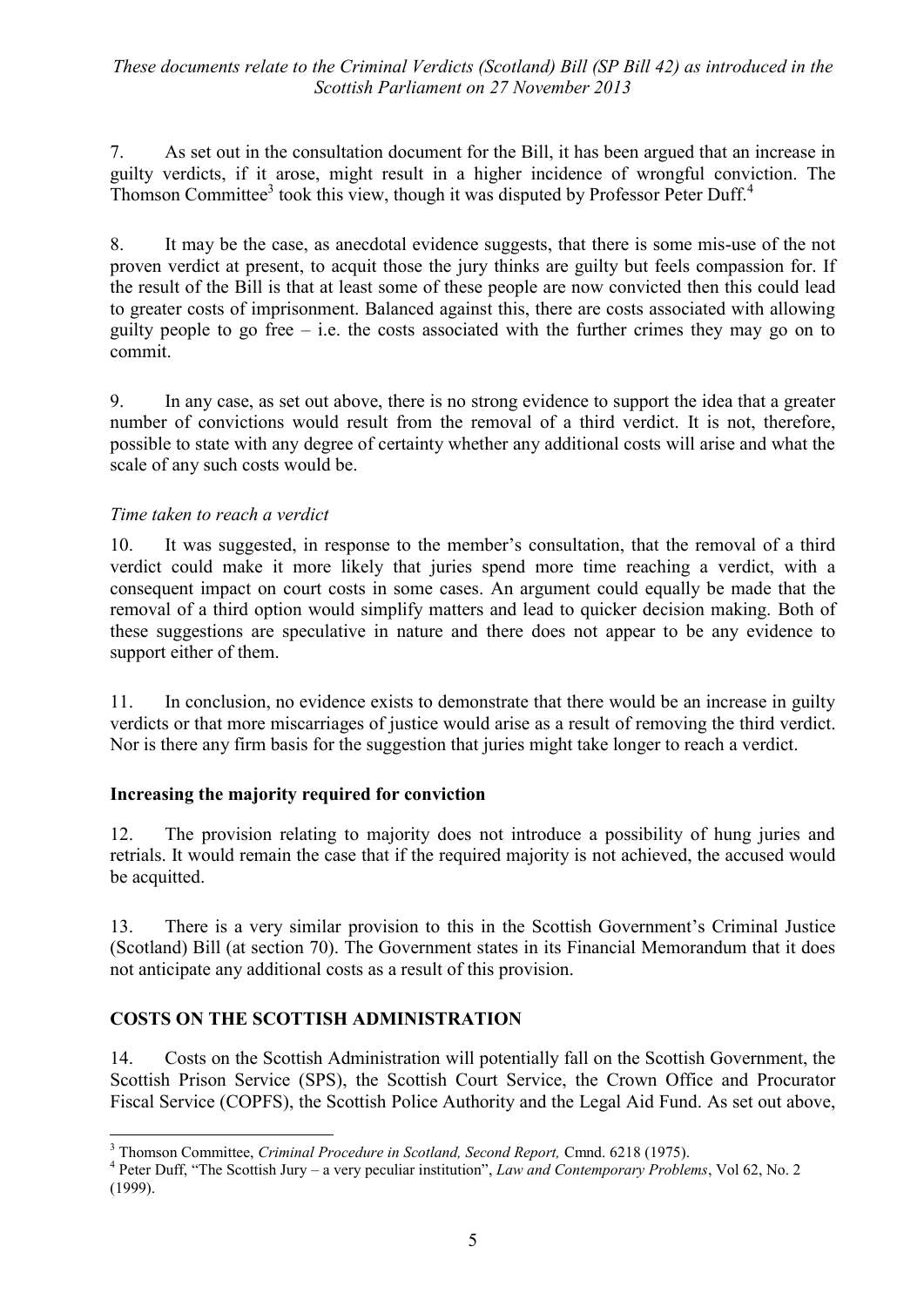it is not possible to say with any degree of certainty whether greater costs will be incurred by SPS. As far as the Scottish Government is concerned, minor costs will be incurred in the preparation of subordinate legislation but it should be possible for this to be absorbed within the normal running costs of the Justice Department. COPFS will incur minor costs in circulating information on the changes to its staff.

#### *The Scottish Court Service*

15. Both areas of the Bill will require information to be circulated to those working within the court system but the changes are sufficiently straightforward that training or retraining costs are not envisaged. It is anticipated that any additional guidance required for those responsible for court procedures would be combined with guidance that will be required in relation to the Criminal Justice (Scotland) Bill (which makes much more fundamental changes) and could easily be absorbed into normal running costs.

#### *The Scottish Police Authority*

16. The changes only affect the conduct of trials, while the role of the police is limited to the investigation of offences and the collection of evidence. There will, therefore, be no significant impact on policing.

#### *Legal Aid Fund*

17. It is not anticipated that any additional costs will fall on the Legal Aid budget.

#### **COSTS ON LOCAL AUTHORITIES**

18. There may be additional costs placed on Scottish local authorities as a result of the Bill. If, as discussed above, the Bill results in an increase in convictions, some may lead to community sentences, which will place some additional burden on local authorities. It is not possible to quantify this potential additional cost given the uncertainty that the rate of conviction would, in fact, change.

#### **COSTS ON OTHER BODIES, INDIVIDUALS AND BUSINESSES**

#### *The legal profession*

19. Criminal defence lawyers and Crown counsel will be required to adjust to the change, as they are involved in the court process. The changes are straightforward in nature and such professions, in the course of their work, keep up to date with changes of procedure. It is not anticipated that any additional expenditure will be incurred.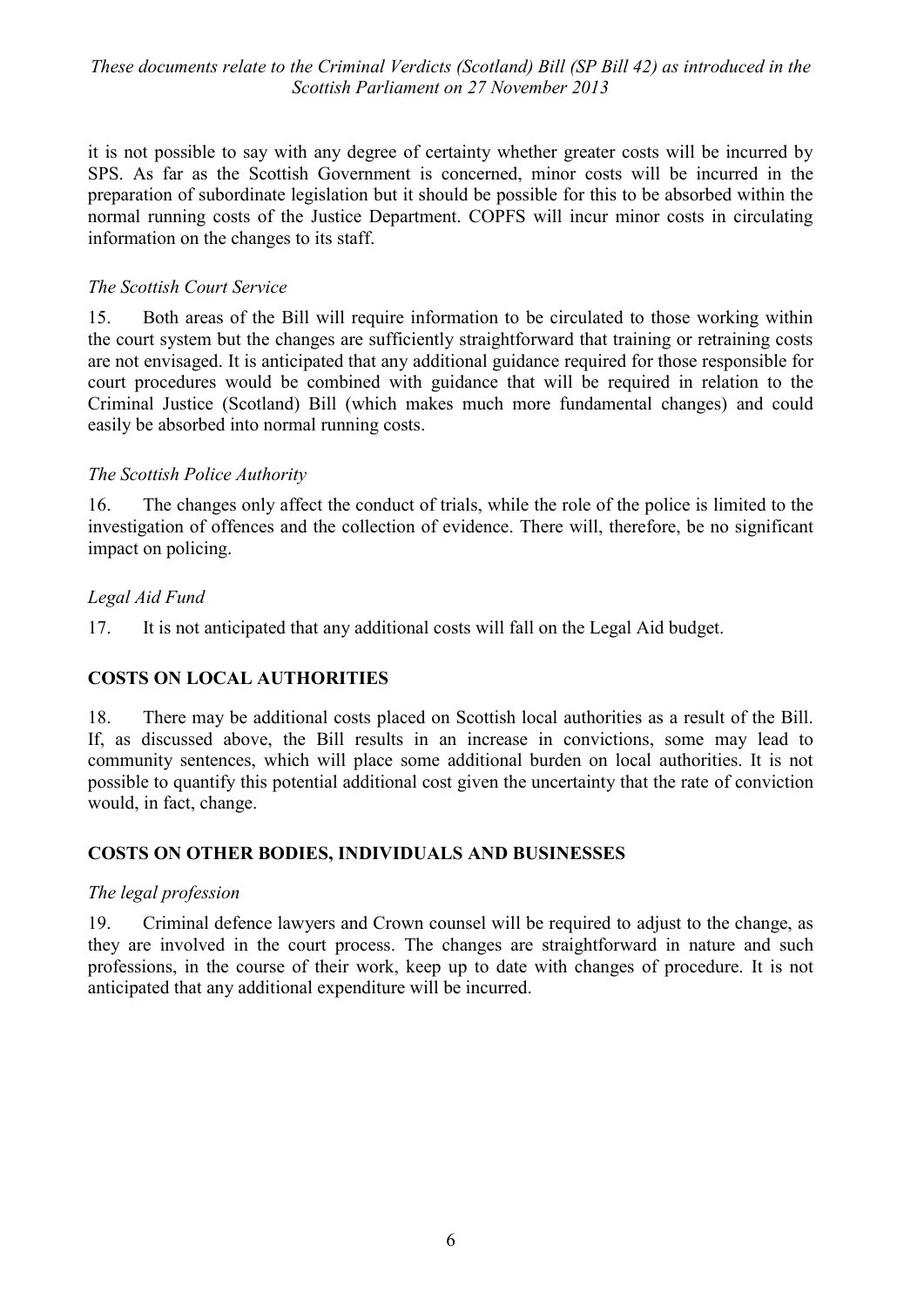## **MEMBER'S STATEMENT ON LEGISLATIVE COMPETENCE**

 $\frac{1}{\sqrt{2}}$ 

On 27 November 2013, the member in charge of the Bill (Michael McMahon MSP) made the following statement:

"In my view, the provisions of the Criminal Verdicts (Scotland) Bill would be within the legislative competence of the Scottish Parliament."

## **PRESIDING OFFICER'S STATEMENT ON LEGISLATIVE COMPETENCE**

——————————

On 27 November 2013, the Presiding Officer (Rt Hon Tricia Marwick MSP) made the following statement:

"In my view, the provisions of the Criminal Verdicts (Scotland) Bill would be within the legislative competence of the Scottish Parliament."